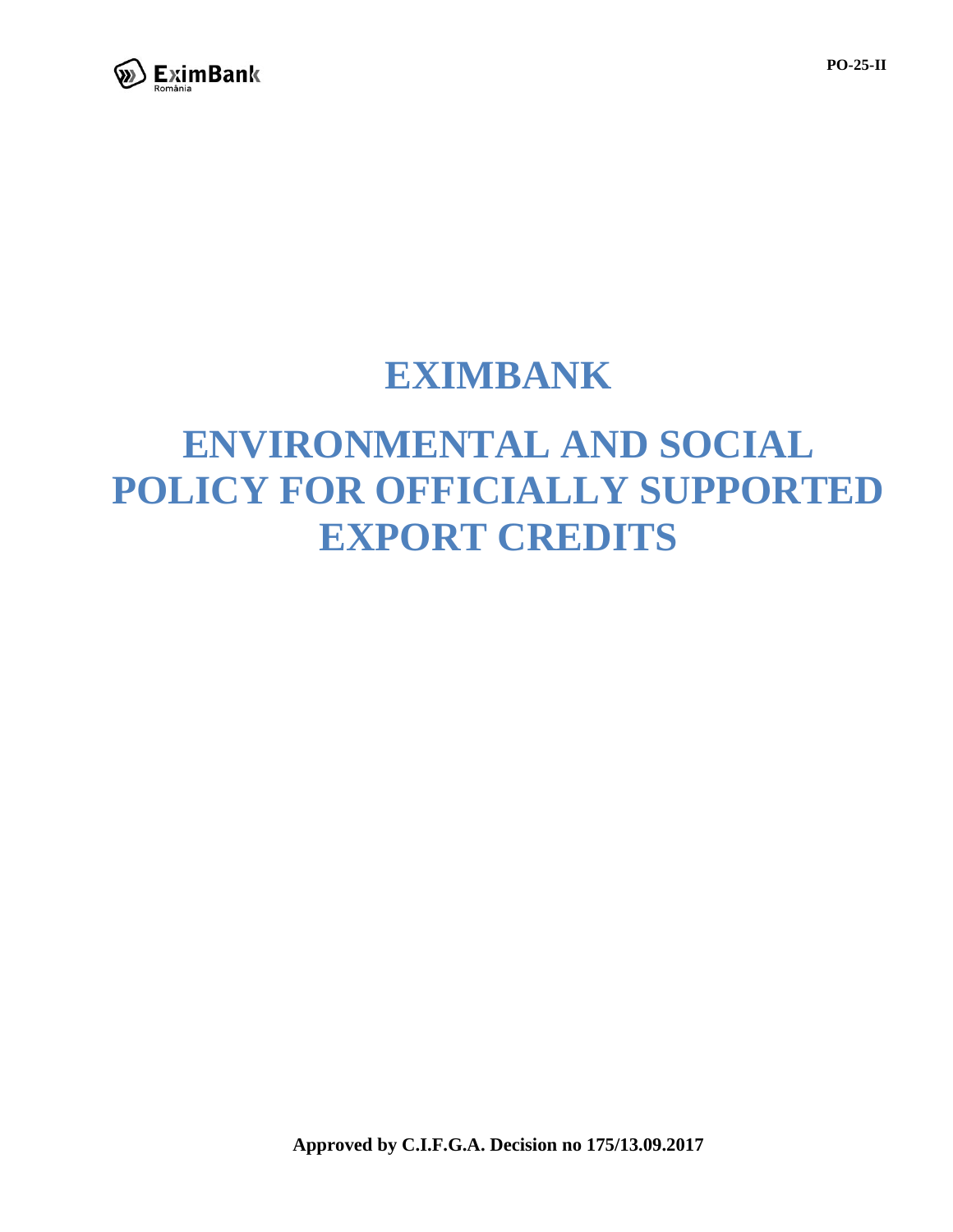

#### *I. Introduction \_\_\_\_\_\_\_\_\_\_\_\_\_\_\_\_\_\_\_\_\_\_\_\_\_\_\_\_\_\_\_\_\_\_\_\_\_\_\_\_\_\_\_\_\_\_\_\_\_\_\_\_\_\_\_\_\_\_\_*

In its capacity of the official export credit agency of Romania, in compliance with the provisions of the *OECD Arrangement on Officially Supported Export Credits* and the *Recommendation of the OECD Council on Common Approaches for Officially Supported Export Credits and Environmental and Social Due Diligence (the , Common Approaches'')<sup>1</sup>*, EximBank adopts a set of measures meant to assess the environmental and social impact of officially supported export credits which have a repayment term of 2 years or more<sup>2</sup>, hereinafter referred to as export transactions.

The European legal framework (EU *Regulation no.1233/2011 with further amendments<sup>3</sup>* ) requires Member States to apply the disciplines of the *OECD Arrangement on Officially Supported Export Credits* and the OECD *Common Approaches* for officially supported export credits.

The provisions of the Regulations apply to the financial support granted in the name of the state to exports of capital goods/services, except of military equipment and agricultural products with a payment term longer than 2 years.

Considering the regulations and the revised recommendations<sup>4</sup> OF THE Council form April 6, 2016 regarding the due diligence of the on environment and social impact, the present policy applies to financing, guarantees and insurance applications for export credits on medium and long term ( a reimbursement period longer than two years).

According to the Arrangement and the Recommendations the following definitions are in place:

*Export credit* – the financial facility that allows a foreign buyer to purchase goods/services from a Romanian exporter and to pay for them at a certain term since delivery (credit payment). Export credit comes as supplier credit or buyer credit.

*Projects* – export transactions related to:

 $\overline{\phantom{a}}$ 

- $\checkmark$  any new commercial, industrial or infrastructure activity or
- $\checkmark$  any on-going activity that is modified in terms of outcomes and implementation

<sup>1</sup> *Recommendation of the OECD Council on Common Approaches for Officially Supported Export Credits and Environmental and Social Due Diligence* -TAD/ECG (2012)/5

<sup>2</sup> *"Export credits"* and *"officially supported export credits"* are defined according to the definitions from *OECD Arrangement* in *EximBank Antibribery Policy in Officially Supported Export Credits* approved by *C.I.F.G.A. decision no.127/28.07.2015.*

<sup>3</sup> *EU regulation 155/2016 adopted by European Commission on September 29th 2016.*

<sup>4</sup> *Revised Recommendation of the OECD Council on Common Approaches for Officially Supported Export Credits and Environmental and Social Due Diligence adopted on April 6, 2016- TAD/ECG (2016)/3*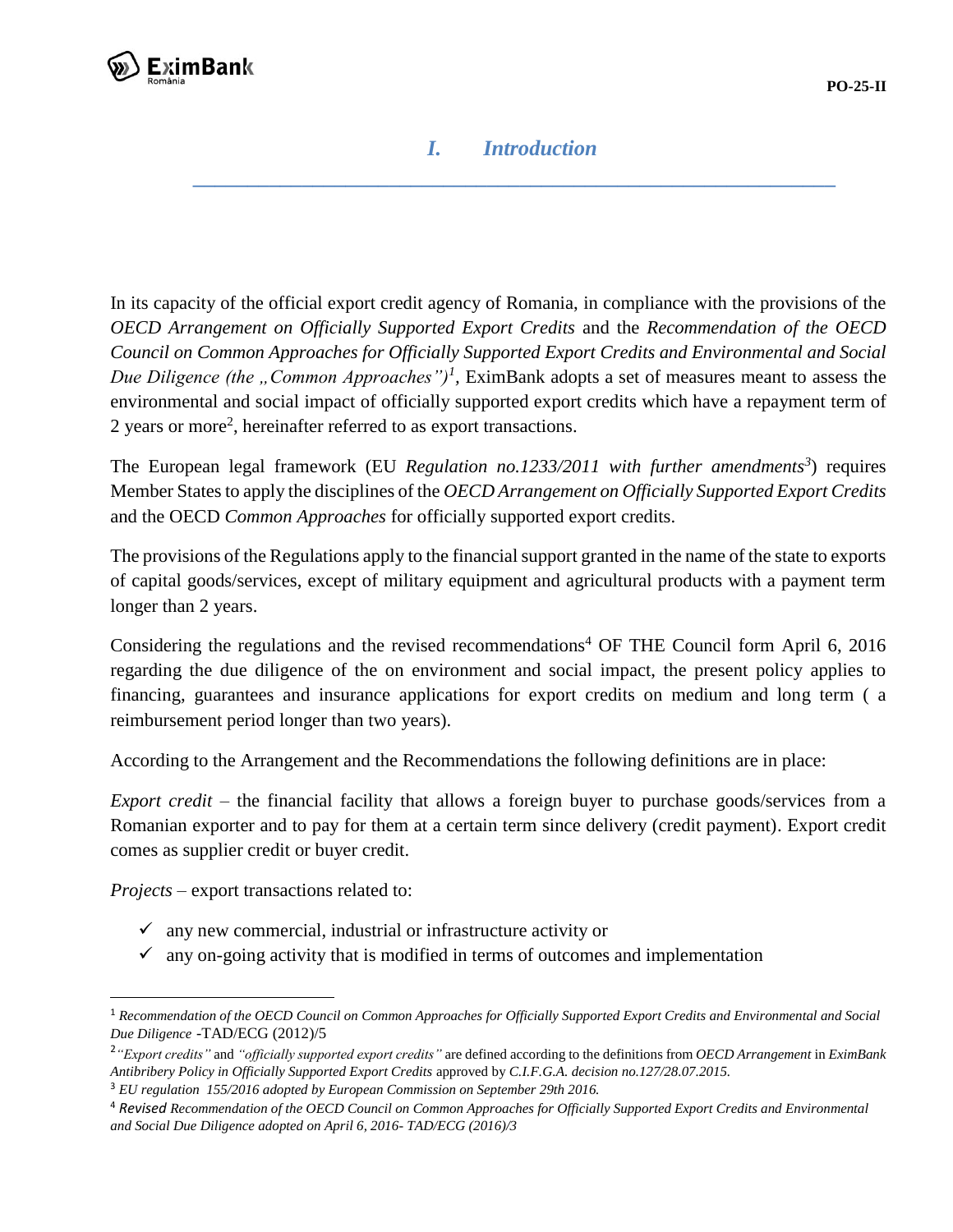

and that may induce effects on environment and social impact.

The project includes those components that the foreign buyer and / or project sponsor owns, operates or manages and that are physically integrated in the project.

*Sensitive Areas* – national parks or other protected areas as identified by national or international legislation as well as other areas of local, national or international importance such as forests with a high biodiversity level, areas of cultural or archaeological significance, areas of importance for indigene populations or other vulnerable groups.

*On-going Activities* – export transactions to identified target locations where some activities are deployed and that are not affected by any modifications of the outcomes or the implementation process.

*Connected Infrastructure –* facilities that are not part of a project but that would have not been built or extended in the absence of the project and that are critical to the project viability; such infrastructure may be financed, owned, managed, built by the foreign buyer and/or project sponsors.

*Environmental Impact –* effect on the environment incurred by the on-going activities or project implementation in the destination country of the export; *environmental risk* represents the probability of such effects to appear and the consequences of these effects.

*Social Impact* – effects on local communities directly impacted by on-going activities or implemented project from the human rights violation point of view; *social risk* represents the probability of such effects to appear and the consequences of these effects

### *II. Specific Actions and Measures*

*\_\_\_\_\_\_\_\_\_\_\_\_\_\_\_\_\_\_\_\_\_\_\_\_\_\_\_\_\_\_\_\_\_\_\_\_\_\_\_\_\_\_\_\_\_\_\_\_\_\_\_\_\_\_\_\_\_\_\_\_\_*

The due diligence on the environment and social impact is part of the underwriting process of an application for financing/guarantees/insurance as a mean to assess the all risks categories that are associated to the respective transactions aiming at sustaining the proposal of approval of the respective instrument of official support for the export transaction.

The parties involved in the project are obliged to offer all necessary information so that EximBank may assess correctly the transaction.

During the evaluation of the project in terms of environmental and social impact the following stages are followed:

1. Selection – involves collecting information regarding the nature and location of the export transaction/ project aiming at identifying those projects that will be subject to classification as per the OECD recommendations.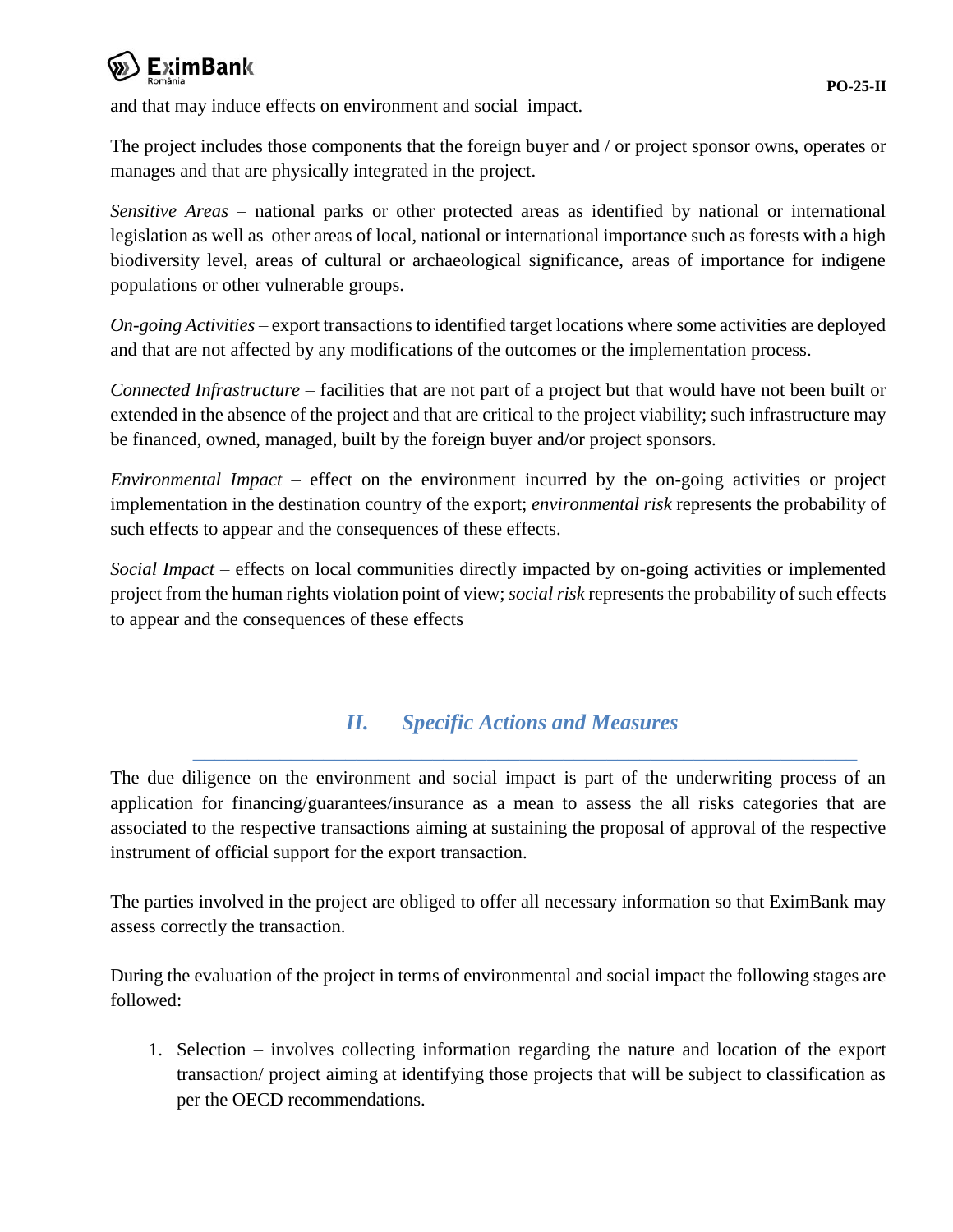

Based on the *Questionnaire On Environmental and Social Impacts of Export Transactions (form F89/x-ORG-CS)* fulfilled by the applicant /its bank, EximBank identifies projects that will be further subjected to classification as per the OECD recommendations, namely

- $\checkmark$  projects or activities that have a value of 10 million DST or more or equivalent (according to the NBR exchange rate on the application date).
- $\checkmark$  on-going projects or activities, located in/next to sensitive areas (regardless of value).
- $\checkmark$  on-going projects or activities that may negatively impact human rights (regardless of value).

2. Classification – as per the data and information presented in the *Questionnaire On Environmental and Social Impacts of Export Transactions* EximBank classifies projects in three categories:

> Category A: a project has the potential to have significant adverse environmental and/or social impacts, which are diverse, irreversible and/or unprecedented. These impacts may affect an area broader than the sites or facilities subject to physical works/export covers.

> Category B: a project that has potential environmental and/or social impacts are less adverse than those of Category A projects. Typically, these impacts affect the sites or facilities subject to physical works/export covers, are few in number, site-specific, few effects if any are irreversible, and mitigation measures are more readily available.

> Category C: a project that has minimal or no potentially adverse environmental and/or social impacts.

An illustrative list of Category A and B projects is set out in Annex I.

3. Evaluation – except for the projects classified as Category C, any project classified as Category A or B, will be subjected to an assessment of the environment and social impact considering the:

- $\checkmark$  Environmental standards of the export target country based on the respective local regulations.
- International standards applicable: World Bank policies *(World Bank Safeguard Policies*) or the Evaluation Standards of the IFC *(IFC Performance Standards).* A concise of IFC Standards in presented in Annex 2.

Evaluation process may take into consideration other stricter standards, internationally acknowledged, such as European Union standards.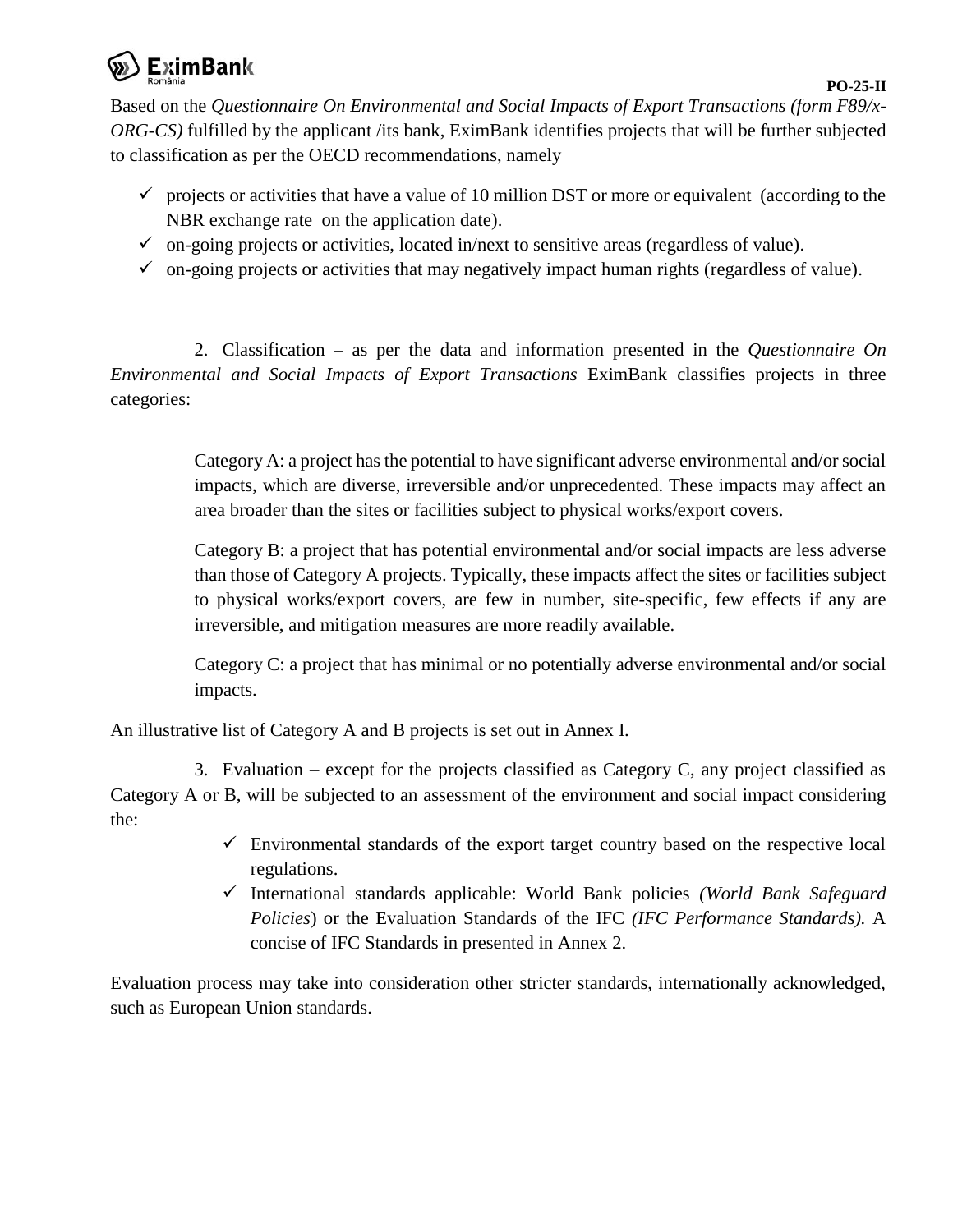

Accordingly to the OECD Recommendations for every project classified in Category A, the exporter (supplier credit) or the financing bank (buyer credit) will present to EximBank a report on *Environmental and Social Impact Assessment (ESIA)* as well as other studies, reports or action plans referring to the relevant aspects of the project, as per the international applicable standards. In its content, ESIA report will describe in detail typical features of the project as per the OECD Recommendation, as shown in the sample in Annex 3.

For any project classified in Category B, EximBank will request an ESIA report or any other studies/reports drafted in order to assess the environment and social impacts of the project in the export target country, including information, elements/information that allow the assessment of the adverse effects and potential risks with regard to environment and social aspects. These reports/studies will contain at least the following information:

Description of the project, the geographical, ecological, social and temporal background

Potential environment and/or social impacts as well as measures of monitoring and mitigating them

Standards, practices and procedures that the involved parties intend to apply, including information related to the conformity of the project with the national legislation or relevant regulations of the host country

Results of any public consultation of local communities affected by the project and/or their legal representatives as well as any other engagement to third parties such as civil society organizations that have expressed their interest to the project; foreign buyer/ project sponsor is responsible for these consultations.

EximBank may require to the involved parties additional information or additional details regarding measures or actions described in the reports when the project and related information are highly complex.

Any application for officially supported export credit will be subject to the approval of the Interministerial Committee for Financing, Guarantees, Insurance (ICFGI – CIFGA) from environment and social impact perspective if the reports/submitted documents in underwriting reveal that the project that makes the object of the application for official support falls under the international standards requirements and host country regulations.

Based on the assessment results, EximBank may set additional conditions ante/post approval regarding the environment and/or social impacts (risks mitigation measures, additional monitoring requests).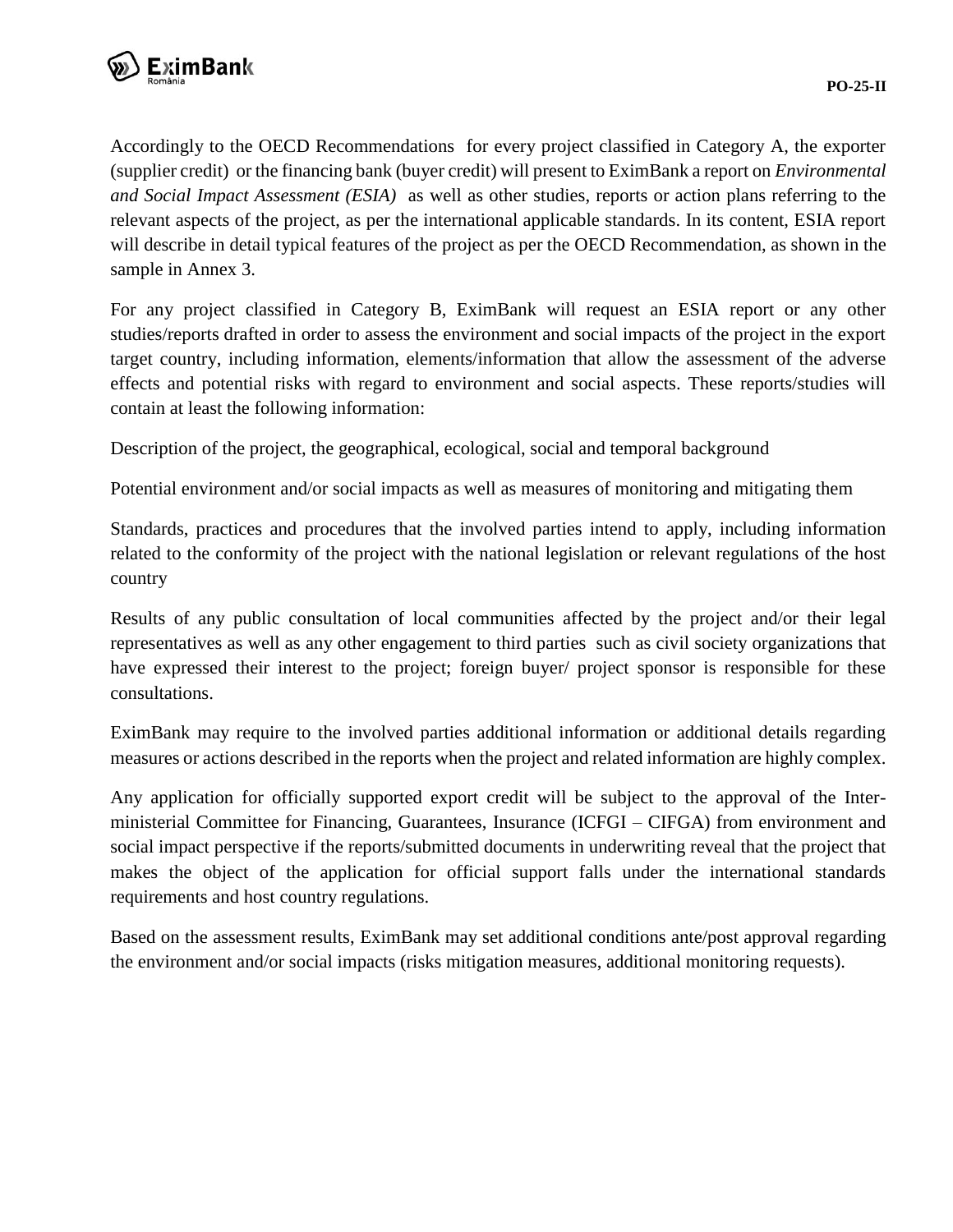

4. Monitoring – involves monitoring from EximBank regarding the approval conditions and reporting requirements that are the exporter/ financing bank's responsibility or any other party involved in the project.

For project classified in the category A and B, the exporter/ financing bank will be bound to present a report twice a year regarding the project stage and its environmental and social impact in the host country.

In case of fault on the approved conditions, EximBank holds the right to establish along with the involved parties the adequate measures and their implementation as well as to suspend/discontinue the support for the project with prior notification of the exporter or financing bank.

#### *III. Transparency and Reporting*

*\_\_\_\_\_\_\_\_\_\_\_\_\_\_\_\_\_\_\_\_\_\_\_\_\_\_\_\_\_\_\_\_\_\_\_\_\_\_\_\_\_\_\_\_\_\_\_\_\_\_\_\_\_\_\_\_\_\_\_\_\_*

For project classified in Category A, EximBank will request to the exporter/ financing bank that the ESIA report or a summary of it to go public in a 10 calendar days term since the date of filling the application for public support.

EximBank discloses on its website [www.eximbank.ro](http://www.eximbank.ro/) information regarding projects classified in Category A: project name, description of project and details of where additional information about the ESIA report (Environmental and Social Impacts Assessment) may be obtained, at least 30 days before the Inter-ministerial Committee for Financing, Guarantees and Insurance (ICFGI-CIFGA) approves any export credit insurance commitment.

Also, the bank will publish the list of projects classified in Category A and B, that are object to signed agreements with EximBank in the name of and on the account of the State, granting official support for export credits and the relevant information regarding the environment and social impact as well as the standards used for its evaluation, respecting the legal provisions and confidentiality policy.

EximBank makes available to the public aggregated information regarding projects classified in Category A and Category B that benefit of official support through EximBank instruments issued on behalf and for the account of the State. Such information is included in EximBank Annual Reports.

EximBank reports on a semi-annual basis to the Export Credit Working Groups of the Council of Europe and of OECD data related to the projects classified in Category A and Category B, that benefit form official support for export credit in conformity with reporting requirements provided in the *Recommendation of the OECD Council on Common Approaches for Officially Supported Export Credits and Environmental and Social Due Diligence.*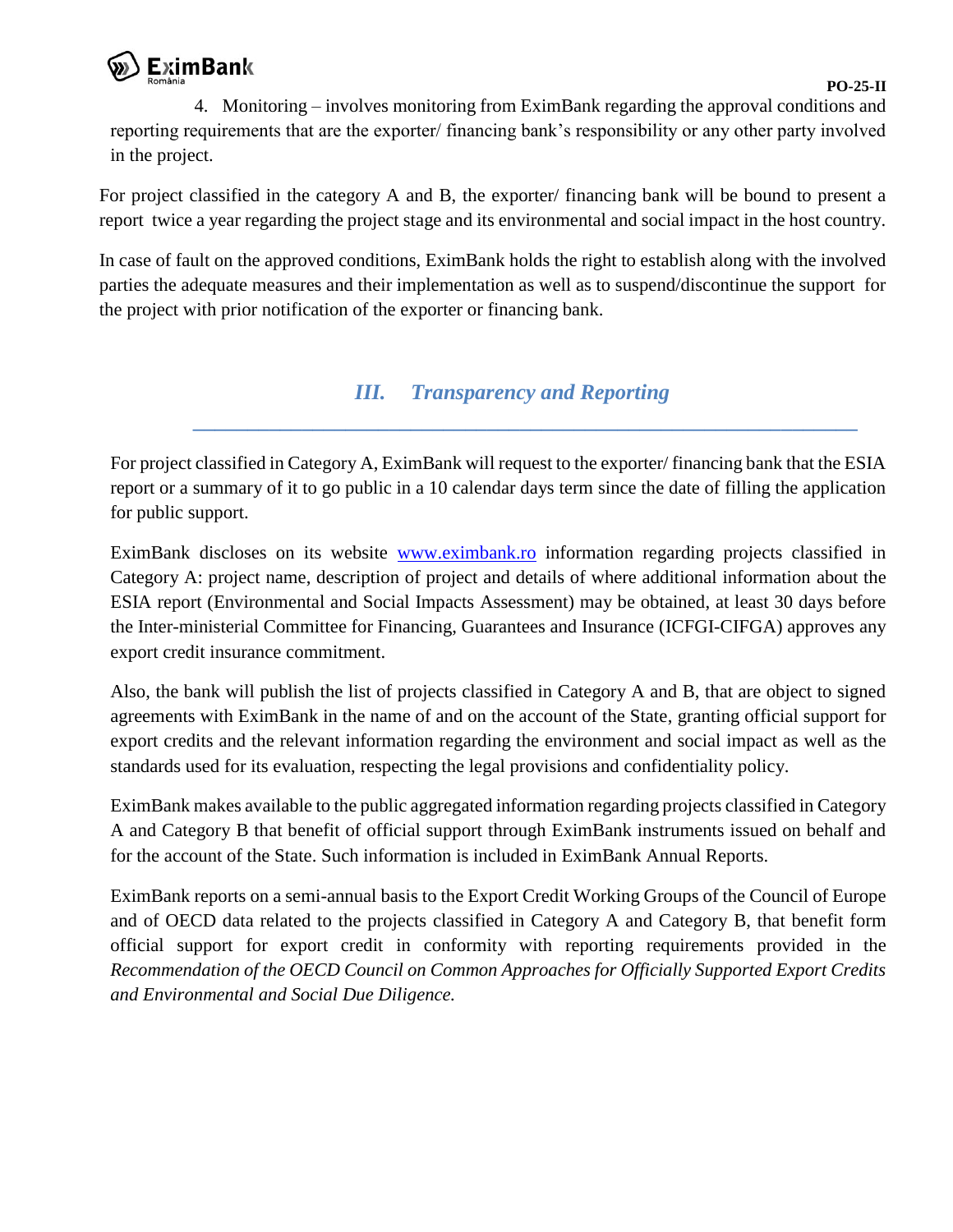

#### *IV. Final Provisions*

*\_\_\_\_\_\_\_\_\_\_\_\_\_\_\_\_\_\_\_\_\_\_\_\_\_\_\_\_\_\_\_\_\_\_\_\_\_\_\_\_\_\_\_\_\_\_\_\_\_\_\_\_\_\_\_\_\_\_\_\_\_*

Provisions of the present policy are completed by the Recommendation provisions and any other documents issued by EU and OECD for its implementation. In order to apply the present provisions, EximBank through the Financing, Guarantees, Insurance – State Funds Division will develop procedures and will cooperate with other Export Credit Agencies (financial institutions that act on behalf of the government for supporting exports by granting financing, guarantees and insurance) in order to reach a common approach regarding environment and social issues and applicable standards for officially supported projects.

| <b>Annex I</b>      | <b>Illustrative List of Category A and Category B Projects</b>                            |
|---------------------|-------------------------------------------------------------------------------------------|
| <b>Annex II</b>     | <b>IFC</b> Standards                                                                      |
| <b>Annex III</b>    | <b>ESIA Report content</b>                                                                |
| <b>F89/I-ORG-CS</b> | <b>Questionnaire on Environmental and Social Impacts of Export</b><br><b>Transactions</b> |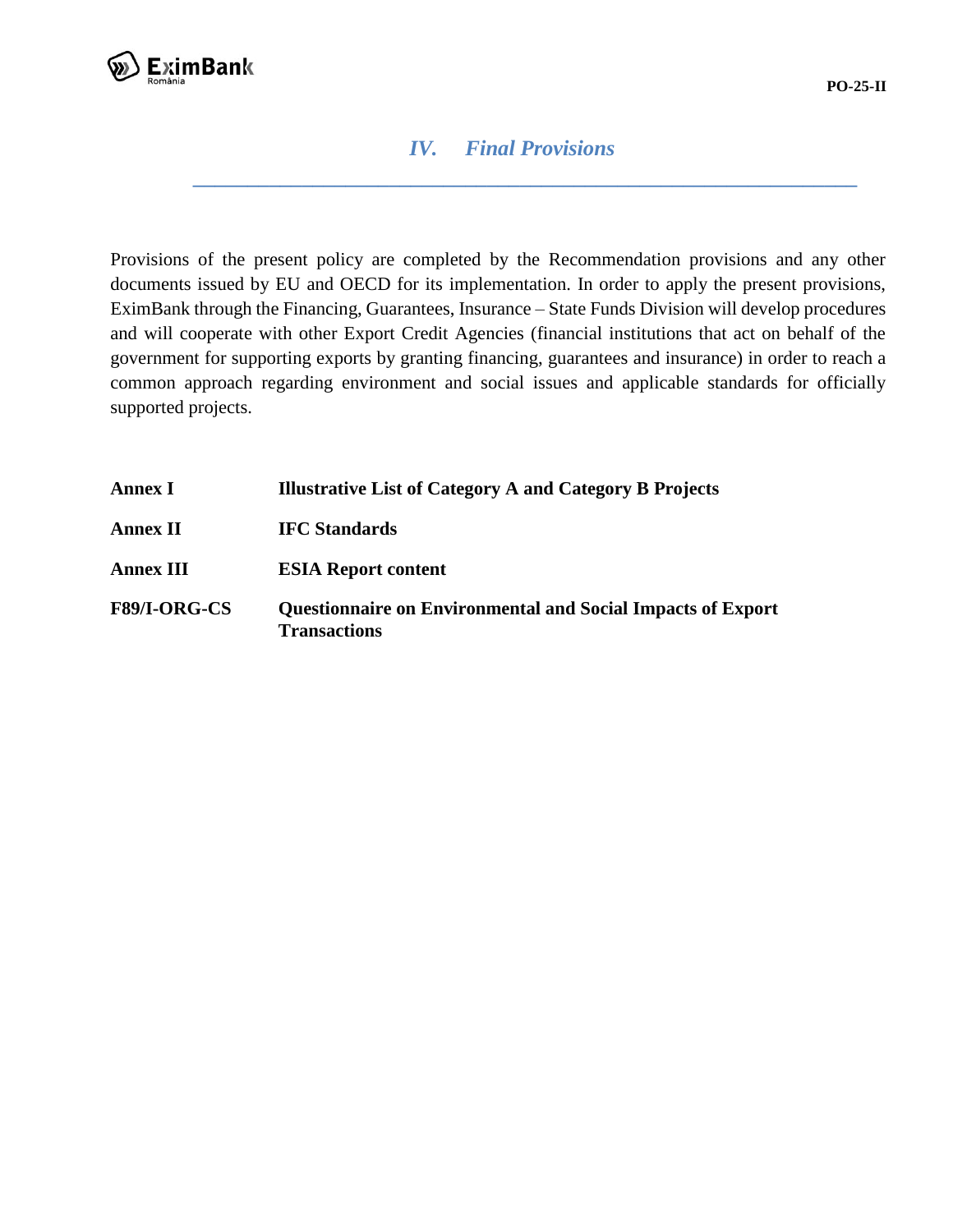

#### **ILLUSTRATIVE LIST OF CATEGORY A PROJECTS**

The following is an illustrative list containing examples of the types of new projects and major expansion projects that may be classified as Category A. For classification, EximBank takes into consideration the potential environmental and/or social impacts of each project.

- 1. Crude oil refineries (excluding undertakings manufacturing only lubricants from crude oil) and installations for the gasification and liquefaction of 500 tonnes or more of coal or bituminous shale per day.
- 2. Thermal power stations and other combustion installations (including cogeneration) with a heat output of not less than 300 megawatts (equivalent to a gross electrical output of 140 MWe for steam and single cycle gas turbines power stations) and nuclear power stations and other nuclear reactors, including the dismantling or decommissioning of such power stations or reactors (except research installations for the production and conversion of fissionable and fertile materials, whose maximum power does not exceed 1 kilowatt continuous thermal load).
- 3. Installations designed for the production, or enrichment of nuclear fuels, the reprocessing, storage or final disposal of irradiated nuclear fuels, or for the storage, disposal or processing of radioactive waste.
- 4. Integrated works for the initial smelting of cast-iron and steel, *e.g.* installations for the production of primary steel by blast furnace route or direct reduction; installations for the production of non-ferrous crude metals from ore, concentrates or secondary raw materials by metallurgical, chemical or electrolytic processes.
- 5. Installations for the extraction of asbestos and for the processing and transformation of asbestos and products containing asbestos: for asbestos-cement products, with an annual production of more than 20 000 tonnes finished product; for friction material, with an annual production of more than 50 tonnes finished product; and for other asbestos utilisation, of more than 200 tonnes per year.
- 6. Installations for the manufacture and/or recovery of chemicals (including but not limited to petrochemicals, fertilisers, pesticides & herbicides, health care products, detergents, paints, adhesives, agro-chemicals, pharmaceuticals, explosives) on an industrial scale using physical, chemical and/or bio-chemical processes and for large scale distribution of such chemicals *via* pipelines/terminals and associated facilities.
- 7. Construction of airports with a basic runway length of 2 100 metres or more.
- 8. Construction of motorways and express roads.
- 9. Construction of a new road, or realignment and/or widening of an existing road, where such new road, or realigned and/or widened section of road, would be 10 km or more in a continuous length.
- 10. Construction of railway lines that go beyond urban areas and of long-distance railway lines.
- 11. Sea ports and also inland waterways and ports for inland-waterway traffic which permit the passage of vessels of over 1 350 tonnes; trading ports, piers for loading and unloading connected to land and outside ports (excluding ferry piers) which can take vessels of over 1 350 tonnes.
- 12. Waste-processing and disposal installations for the incineration, chemical treatment or landfill of hazardous, toxic or dangerous wastes.
- 13. Large dams and other impoundments designed for the holding back or permanent storage of water.
- 14. Groundwater abstraction activities or artificial groundwater recharge schemes in cases where the annual volume of water to be abstracted or recharged amounts to 10 million cubic metres or more.
- 15. Industrial plants for the production of pulp, paper and board from timber or similar fibrous materials.